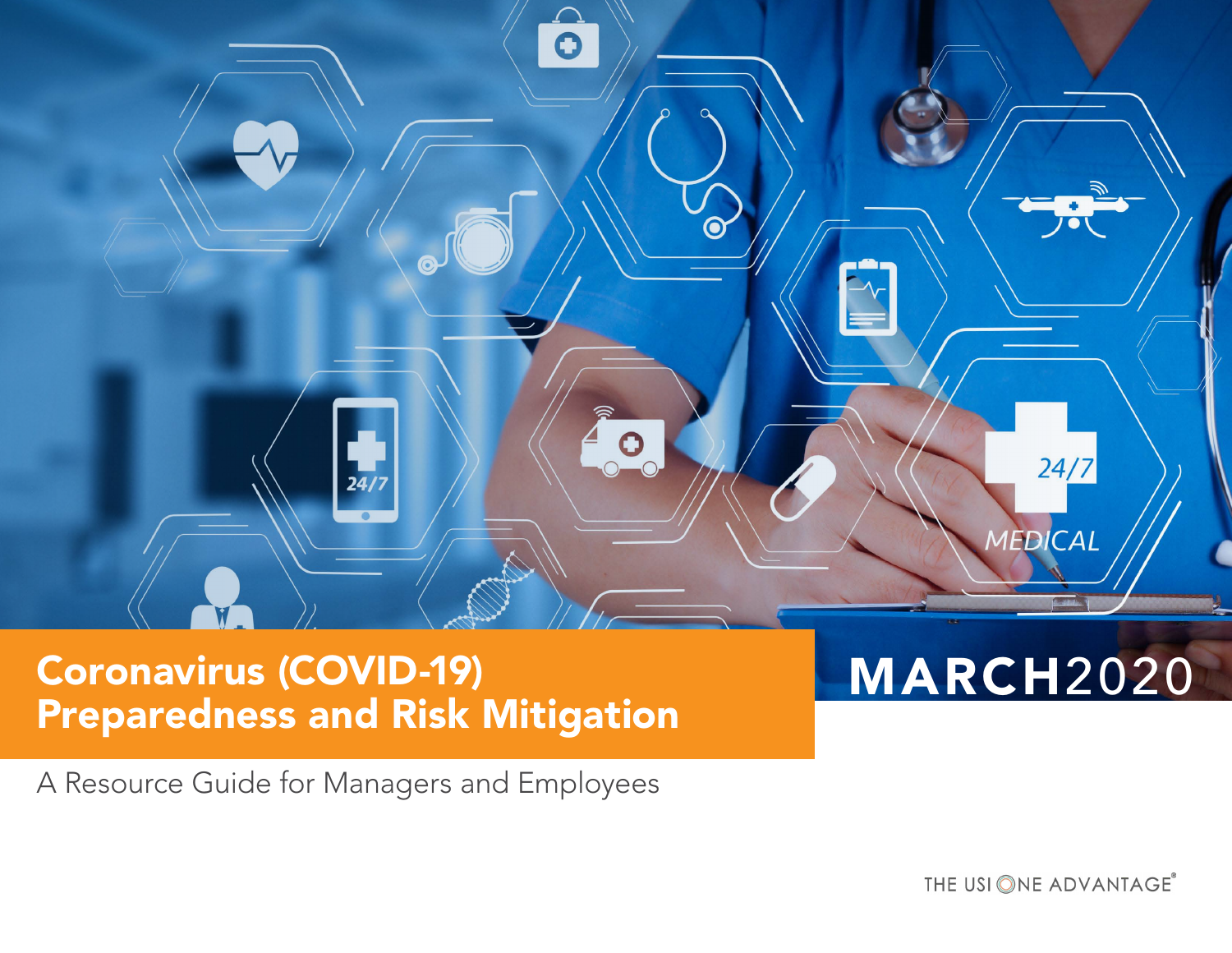## TABLE OF CONTENTS

| Introduction and Basic Facts <b>Exces Exces Exces Exces Exces EXC <b>EXCES EXCES EXCES EXCES EXCES EXCESS</b></b>                                           |    |
|-------------------------------------------------------------------------------------------------------------------------------------------------------------|----|
|                                                                                                                                                             | 04 |
|                                                                                                                                                             | 08 |
|                                                                                                                                                             |    |
| Coronavirus Preparedness: Supplies for an Extended Stay at Home <b>Manual</b> Coronavirus Preparedness: Supplies for an Extended Stay at Home <b>Manual</b> | 12 |
| Minimizing Fear and Anxiety About Coronavirus and a Possible Influenza Pandemic                                                                             | 14 |
| - Helpful Resources                                                                                                                                         |    |

All USI recommendations and publications are purely advisory and intended to assist in loss control and standard safety practices/procedures. The decision to adopt and/or implement recommendations made by USI is at sole discretion of the client/user/reader. Recommendations of USI are based on information provided and may vary based on individual conditions and circumstances. These recommendations do not imply or guarantee compliance with the requirements of applicable Local, State or Federal laws or regulations. Applicable laws and regulations should be consulted. Recommendations do not signify or imply that other potential hazards do not exist.

Reference materials and documents included in this report were compiled from a variety of public resources including the Centers for Disease Control and Prevention (CDC) and the Occupational Safety & Health Administration. USI is providing copies of documents from these governmental agencies as reference material. These documents are available by using the internet website addresses referenced throughout this reference guide. USI takes no responsibility for the accuracy or content of these documents or reference materials.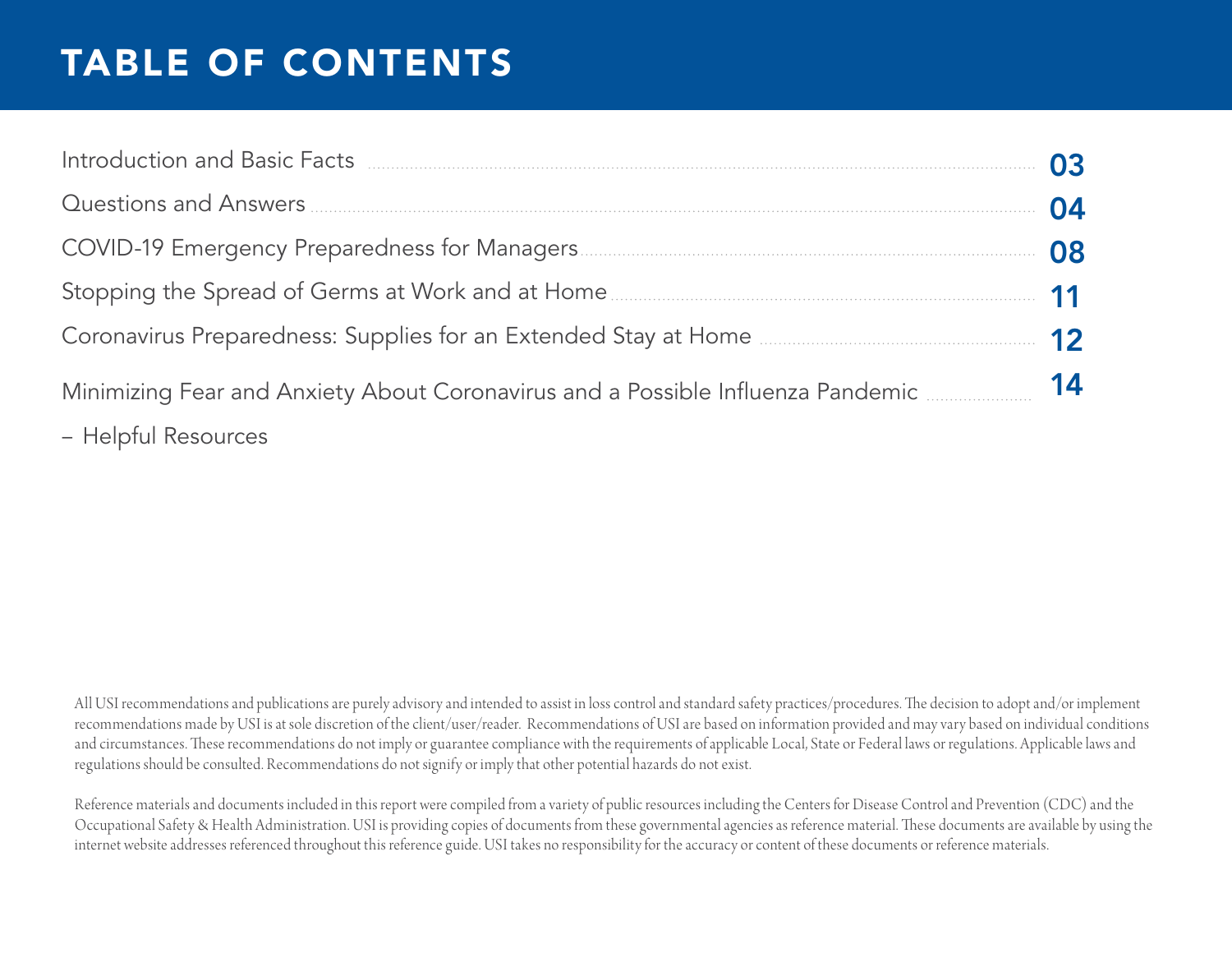## INTRODUCTION

This collection of tips and resources is made available by USI to help managers sift through the voluminous—and certainly anxiety-provoking—material on the Coronavirus (COVID-19) and business preparedness. Enclosed are tip sheets, checklists, and resources that bring the core issues into focus and present useful information designed to get managers and employees thinking ahead about steps they can take to prepare, both mentally and practically, for a possible COVID-19 emergency.



### How Can I Use These Materials?

- Read these sections: "Basic Facts About Coronavirus" and "COVID-19 Emergency Preparedness for Managers" for a general understanding of what a pandemic emergency or Coronavirus emergency would mean for organizations and individuals, as well as issues that must be considered in planning.
- Disseminate the materials among your colleagues and workforce members as desired.
- Visit our Coronavirus web page at [www.](https://www.usi.com/public-health-emergencies/) [usi.com/public-health-emergencies](https://www.usi.com/public-health-emergencies/)  for additional resources.
- additional support.



#### Basic Facts About Coronavirus

During a Coronavirus occurrence, you will need to stay informed of changes and page at [www.usi.com/public-health](https://www.usi.com/public-health-emergencies/)[emergencies](https://www.usi.com/public-health-emergencies/) for up-to-date information from the Centers for Disease Control and Prevention (CDC) and other recognized organizations.



#### Coronavirus Basics -COVID-19

Human Coronaviruses are common throughout the world. The most recent Coronavirus, COVID-19, was first identified in Wuhan, China, and is associated with and cough. Most people in the United States COVID-19. However, global circumstances suggest it is likely that this virus will cause a pandemic; risk of exposure could change quickly in the United States.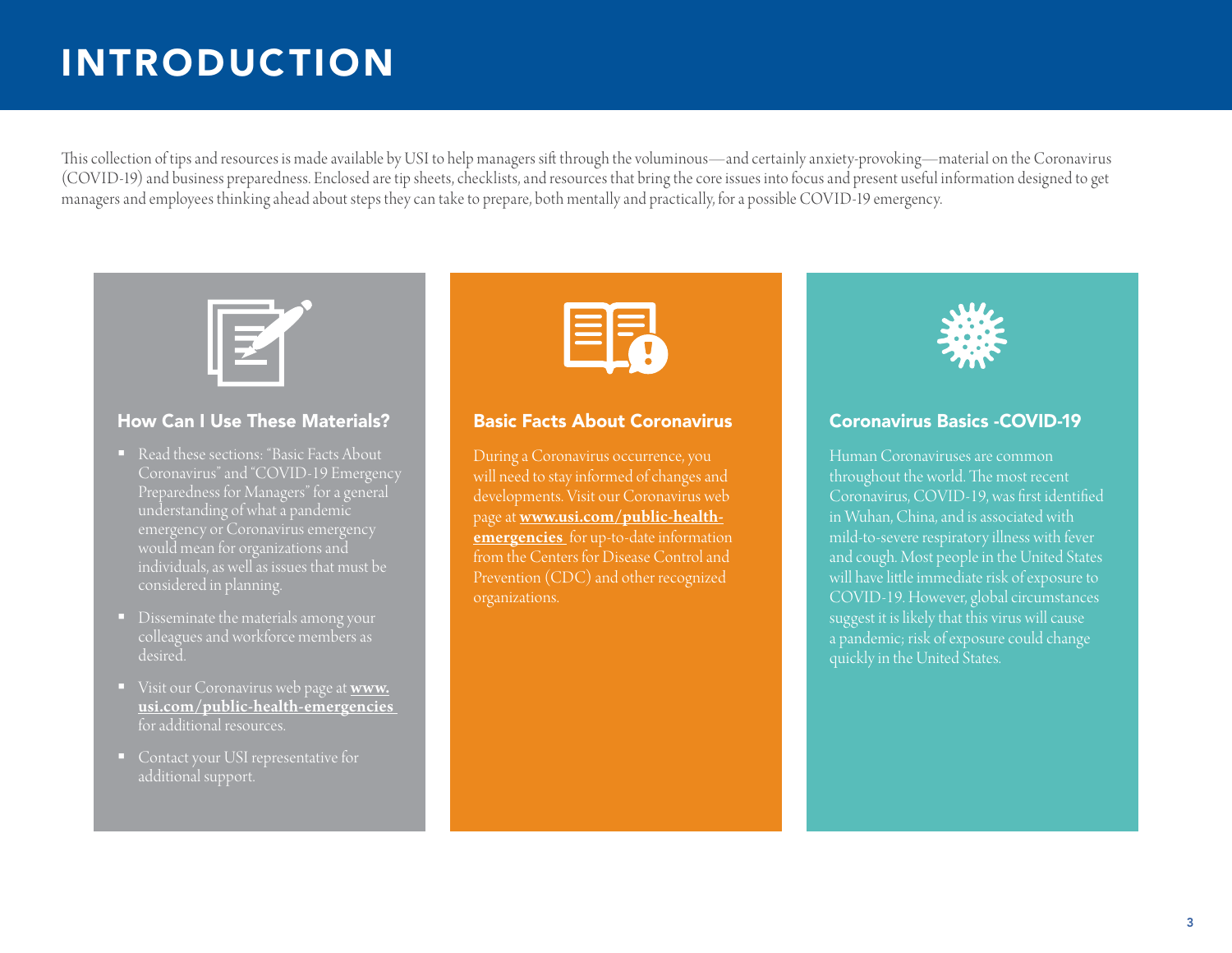The Coronavirus is a respiratory illness first detected last December in Wuhan City, Hubei Province, China. It has since spread to countries across the globe. Common signs of infection include respiratory symptoms, fever, cough, shortness of breath and breathing difficulties, according to the World Health Organization. It can also lead to pneumonia, severe acute respiratory syndrome, kidney failure, and possible death.

This is a rapidly evolving situation. Updates are available on the [CDC website](https://www.cdc.gov/coronavirus/2019-ncov/about/index.html?CDC_AA_refVal=https%3A%2F%2Fwww.cdc.gov%2Fcoronavirus%2Fabout%2Findex.html).

### What are the symptoms of the Coronavirus infection?

Patients with confirmed COVID-19 have had mild-to-severe respiratory illness. Symptoms including fever, cough and shortness of breath may appear 2-14 days after exposure. In more severe cases, pneumonia develops, which may make it difficult to breathe.

### What is the risk of the Coronavirus infection spreading in the United States?

At this time, the virus is NOT currently spreading widely in the United States. Most people in the United States will have little immediate risk of exposure to COVID-19. Call your healthcare professional if you develop symptoms and have been in close contact with a person known to have COVID-19 or if you recently traveled from an area with community spread of COVID-19.

### How does the virus spread?

This virus is believed to have emerged from an animal source but can now spread from person-to-person. It is currently unclear how easily or sustainably this virus is spreading between people. Coronaviruses generally spread by respiratory droplets generated when a sick person coughs or sneezes. Coronaviruses may survive on surfaces that have been contaminated with respiratory secretions. (For example, a sick person coughs on their hand and then touches a doorknob.) Thus, contaminated surfaces may be another, less common, route of transmission.

The Environmental Protection Agency (EPA) has prepared a list of registered antimicrobial products that can be used against the Coronavirus. The list can be located on USI's Coronavirus web page, or accessed by visiting the EPA site at: [https://www.epa.gov/sites/](https://www.epa.gov/sites/production/files/2020-03/documents/sars-cov-2-list_03-03-2020.pdf) [production/files/2020-03/documents/sars-cov-2](https://www.epa.gov/sites/production/files/2020-03/documents/sars-cov-2-list_03-03-2020.pdf) list 03-03-2020.pdf

### Are some people more susceptible to getting the Coronavirus (COVID-19)?

We do not know enough about the virus to determine this. However, older people with chronic medical problems and people with compromised immune systems may be more susceptible to severe disease and death based on preliminary reports.

### Coronavirus vs. the flu: which is a greater threat?

To date, there have been very few cases of COVID-19 in the United States. In contrast, there have been at least 15 million flu illnesses reported in the U.S. since the start of flu season in October 2019.

### What is the main concern with this virus?

Health experts are concerned because we still do not have complete information on how the virus behaves and the full spectrum of the disease. This information will become clear over time as scientists investigate further.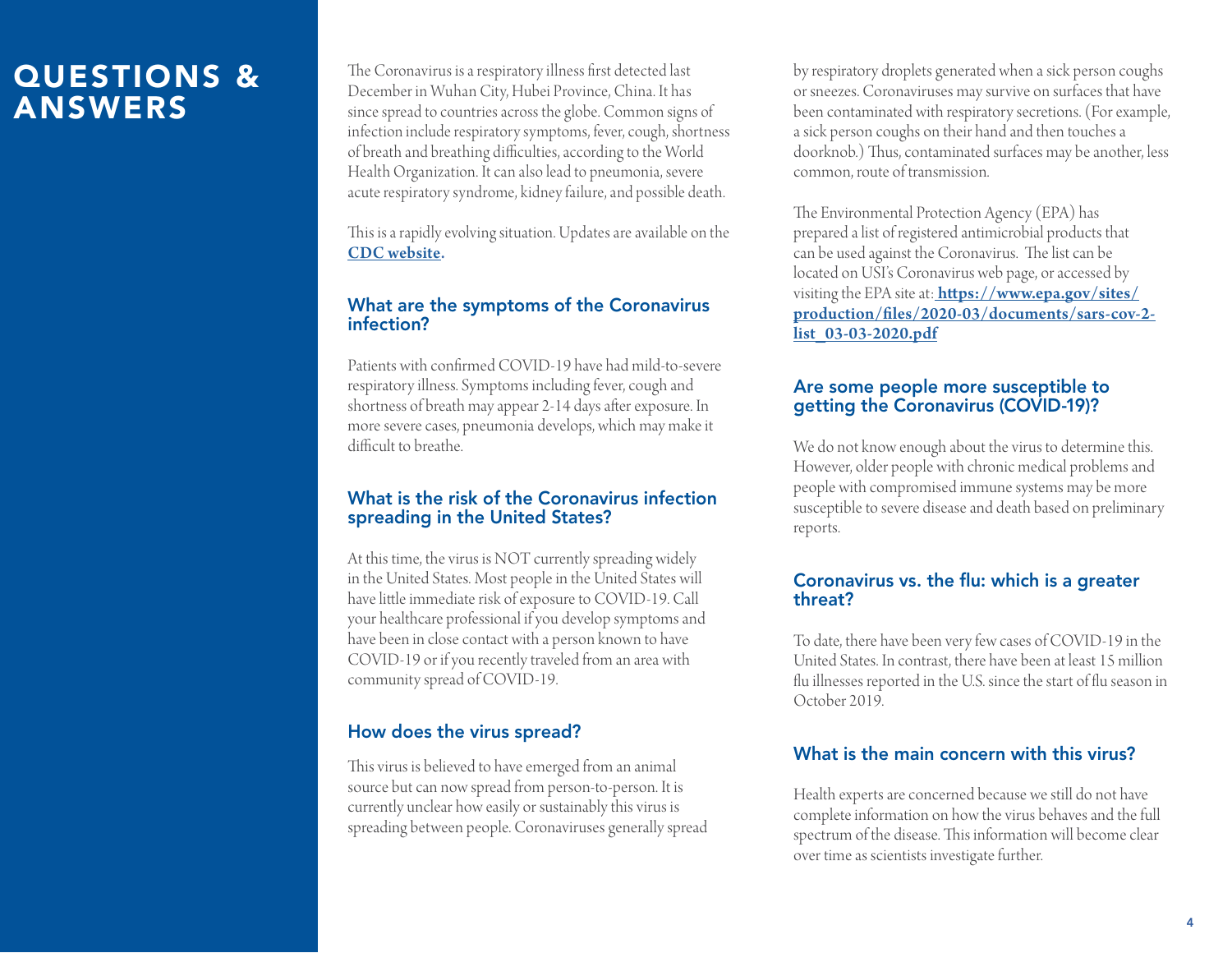### What do experts know so far about the severity of the illness caused by COVID-19?

Most reported cases have been mild (similar to a cold). However, some cases have resulted in severe pneumonia that requires patients to spend time in a hospital, and a small proportion of victims have died. We currently do not know enough about the illness to predict who will develop more severe disease, but current data indicate that older age and underlying disease (COPD, diabetes, immunosuppression, etc.) may be risk factors.

### What should I do if I had close contact with someone who has COVID-19?

If you are not ill but had contact with a person confirmed to have COVID-19, notify your doctor, who will work with public health staff to determine whether you can be cared for at home. If it is determined that you can be isolated at home, you will be monitored by staff from your local or state health department.

### Can I get COVID-19 from packages or products shipped from China or other affected countries?

In general, because of poor survivability of Coronaviruses on surfaces, there is a very low risk of spread from products or packaging that are shipped over a period of days or weeks at ambient temperatures. Currently, there is no evidence to support transmission of COVID-19 associated with imported goods, and there have not been any cases of Coronavirus (COVID-19) in the U.S. associated with imported goods.

#### What about animals or animal products imported from China or other affected countries?

The CDC does not have any evidence to suggest that animals or animal products imported from China or other affected countries pose a risk for spreading COVID-19 in the U.S.

### COVID-19 is dominating news cycles and social media. How worried should I be?

As this situation evolves, businesses and individuals are encouraged to keep track of events via reliable news sources – the CDC or World Health Organization (WHO), for example. Unfortunately, a lot of misinformation can be spread, causing unneeded anxiety. Taking steps to prevent the spread of common respiratory viruses, such as the flu, will also help to prevent the spread of COVID-19.

### Can the virus spread before symptoms present?

There is some concern that COVID-19 can be spread prior to the development of symptoms, but this has not been confirmed. Other viruses, like influenza, can sometimes be transmitted for 24 to 48 hours before symptoms develop. However, in general, symptomatic persons are a much more important source of transmission.

### What should I do if I have a cold or flu-like symptoms?

At the present time, unless you have traveled to China or other affected areas or have been in close contact with someone who has traveled to affected areas, your risk is low. You should take care of yourself by getting plenty of rest, drink fluids, take acetaminophen or ibuprofen for aches, pains or fever, and avoid going out in public. (Stay home from work or school.) If you develop signs of more serious illness – difficulty breathing, for example – you should promptly seek medical attention. Many medical facilities are asking that you call ahead so they can be prepared to take you in as you arrive at the facility and minimize the risk of infecting others.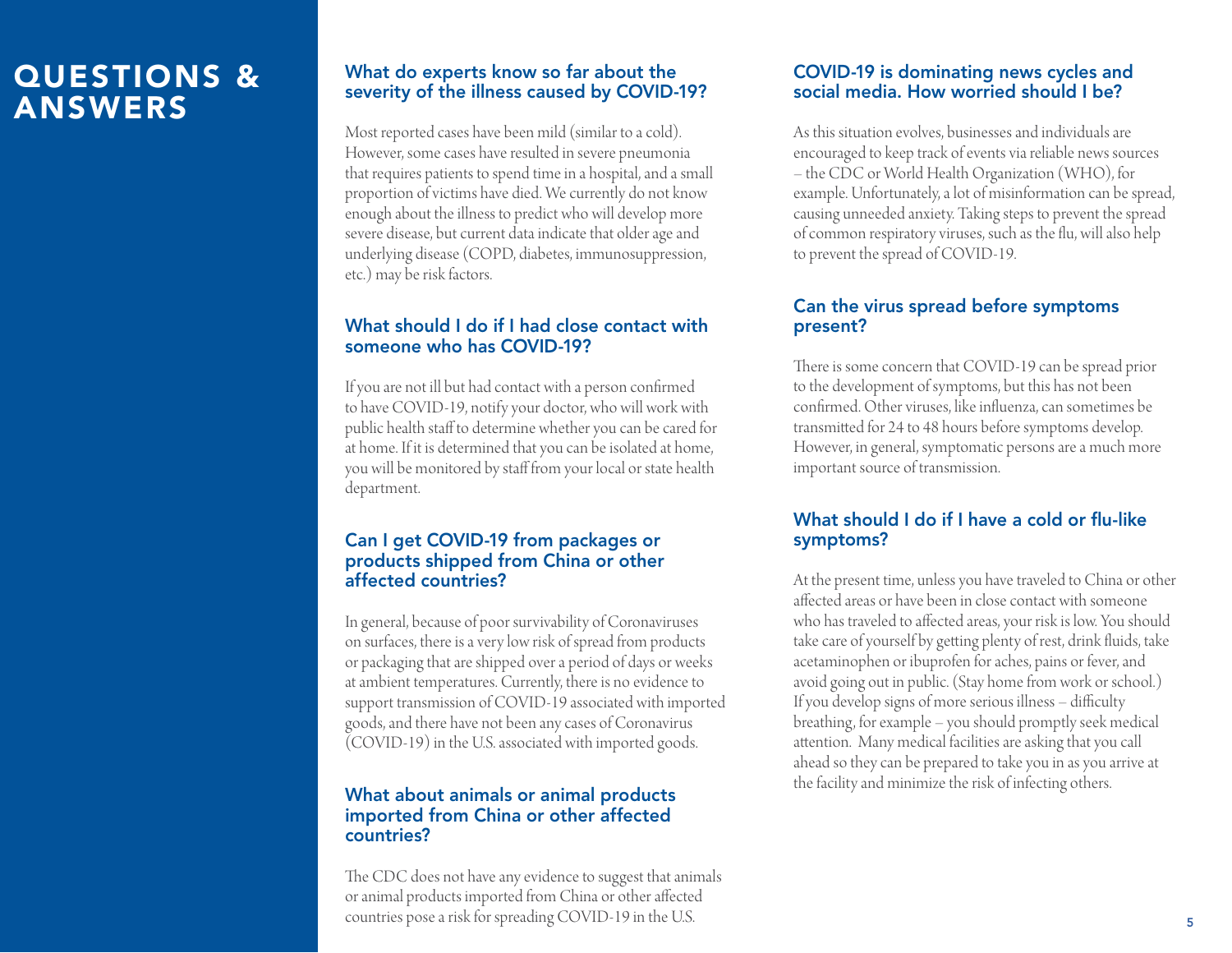### Why is there so much attention on COVID-19 when influenza kills thousands every year?

New diseases, because of some degree of ambiguity, always generate more concern. We don't pay as much attention to illnesses such as influenza, even though it results in 25,000 to 50,000 deaths per year in the U.S., because we know what to expect and have become accustomed to yearly influenza epidemics.

**Basic hygiene will be essential.** 

Be prepared to help those at home and at work practice good hygiene all the time. For helpful suggestions, see the following sections of this Guide:

- "Stopping the Spread of Germs"
- "Coronavirus Preparedness: Supplies for an Extended Stay at Home."

In addition, see the CDC website for hygiene-related materials. [https://www.cdc.gov/coronavirus/2019-ncov/](https://www.cdc.gov/coronavirus/2019-ncov/communication/factsheets.html) [communication/factsheets.html](https://www.cdc.gov/coronavirus/2019-ncov/communication/factsheets.html)

- **Additional prevention measures include:**
	- Get a pneumonia shot to prevent secondary infection if you are over the age of 65 or have a chronic illness such as diabetes or asthma. For specific guidelines, talk to your health care provider or contact your local City or County Health Department.
	- Make sure that your family's immunizations are up to date.

### What types of issues may arise in a Coronavirus?

It is important to know that a Coronavirus pandemic is different from other public health emergencies or community disasters.

- **A Coronavirus pandemic involving community spread could arrive with very little warning.** 
	- Outbreaks may include "waves" of COVID-19 that last for several weeks separated by months.
	- The effect of Coronavirus on individual communities could be relatively prolonged (weeks to months) in comparison to disasters of shorter duration.
	- Outbreaks can be expected to occur simultaneously throughout much of the U.S., preventing sharing of resources that usually occur in response to other disasters. Localities should be prepared to rely on their own resources to respond.
- Public health officials will not know how severe a Coronavirus will be until it begins.
- Because of widespread susceptibility to this Coronavirus strain, the number of persons affected may be high.
- Health care workers and other first responders will be at higher risk of exposure and illness than the general population, further straining the health care system.
- **Effective preventive and therapeutic measures, including** vaccine and antiviral agents, are likely to be delayed and in short supply.

It is vital to consider health issues that could arise. If a Coronavirus pandemic occurs, it could affect you and your loved ones. Create a family emergency health plan using information available from the CDC: [https://www.cdc.gov/](https://www.cdc.gov/coronavirus/2019-ncov/community/get-your-household-ready-for-COVID-19.html) [coronavirus/2019-ncov/community/get-your-household](https://www.cdc.gov/coronavirus/2019-ncov/community/get-your-household-ready-for-COVID-19.html)[ready-for-COVID-19.html](https://www.cdc.gov/coronavirus/2019-ncov/community/get-your-household-ready-for-COVID-19.html)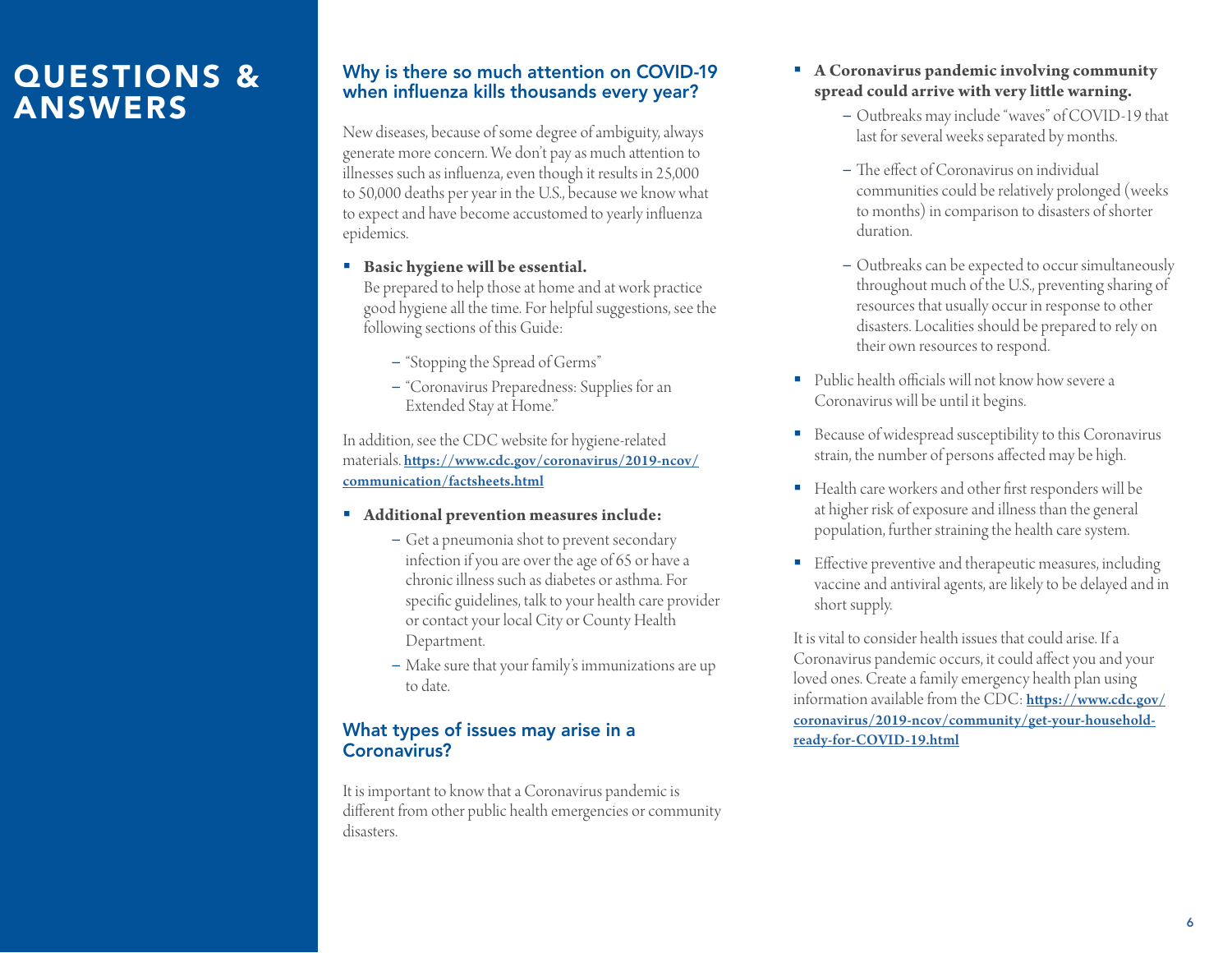#### **Social disruption may be widespread.**

Plan for the possibility that usual services may be disrupted. These could include services provided by hospitals and other health care facilities, banks, stores, restaurants, government offices, and post offices. Transportation systems and basic services, such as water, power, gas, and telecommunications may be limited or interrupted.

#### **Consider how to care for people with special needs.**

In case the services they rely on are not available, plan for how you will care for loved ones — possibly in your home.

- Talk with your older relatives' elder care facilities and/or service organizations about their Coronavirus preparedness plans.
- **Schools may be closed for an extended period.** Plan home learning activities and exercises. Have books and learning materials on hand. Also plan recreational activities that your children can do at home. Talk with school administrators and your parent-teacher organization about your school's plans and discuss how you can work together to help provide support for at-home learning, (e.g., web-based and email-based education, and educational resources on the Internet).

#### Does the Family and Medical Leave Act (FMLA) apply for employees, or immediate family members, who may contract Coronavirus?

Yes. Assuming that the FMLA applies to the employer, Coronavirus would qualify as a "serious health condition" under FMLA, allowing an employee to take FMLA leave if either the employee or an immediate family member contracts the disease. The employee would be entitled to job reinstatement as well. State law may provide additional leave benefits.

 **Being able to work may be difficult or impossible.** Find out if you can work from home. Plan for the possible reduction or loss of income if you are unable to work or if your place of employment is closed. Check with your employer or union about leave policies.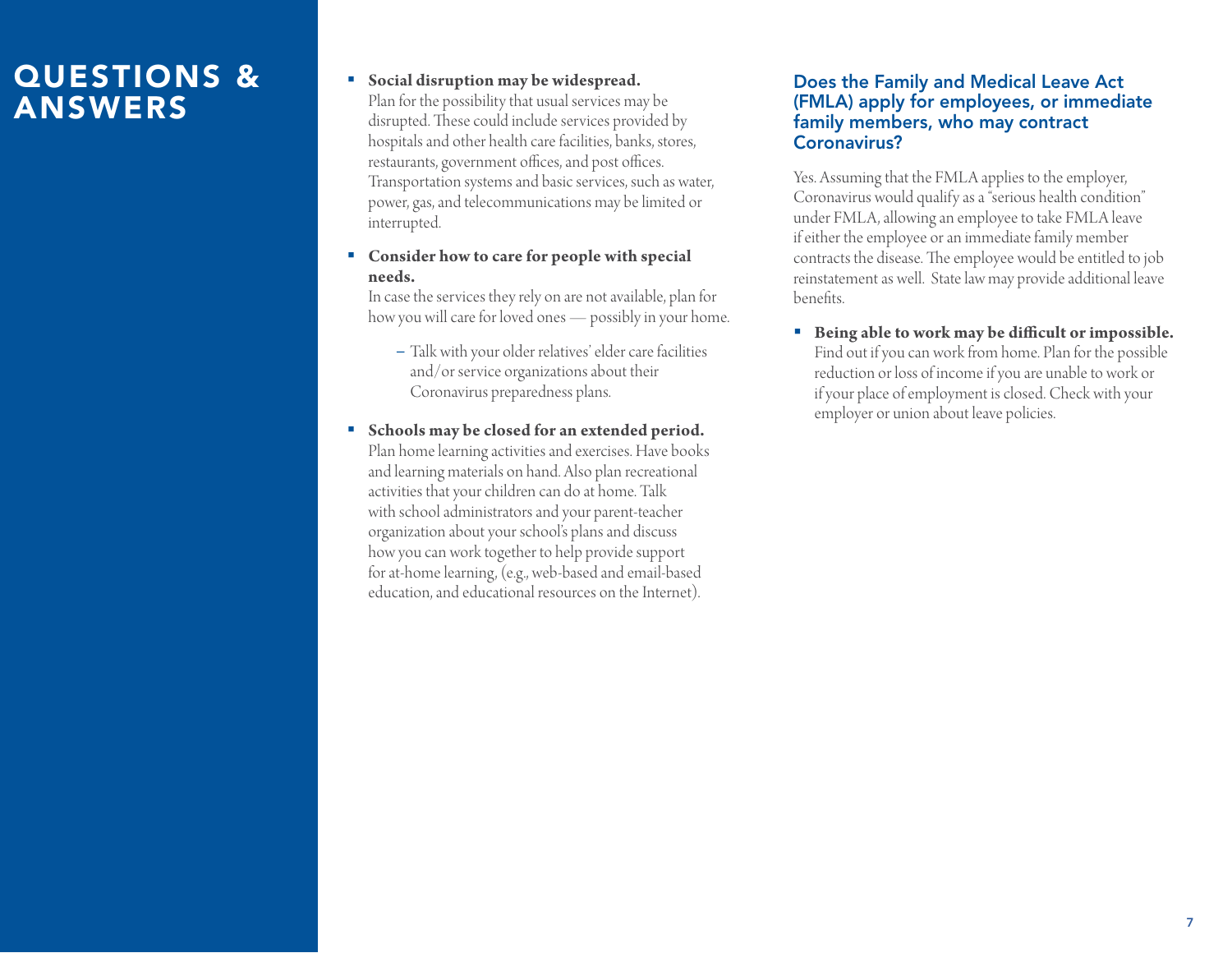### COVID-19 EMERGENCY PREPAREDNESS FOR MANAGERS

You may feel overwhelmed by the thought of planning for a COVID-19 emergency, regional outbreaks or a full-on Coronavirus community event; you are not alone.

Many companies and managers feel that there isn't much they can do to prepare, and, unsurprisingly, many companies have not yet developed plans.

### Take the following steps when planning for a Coronavirus COVID-19 emergency:

### Start Planning Now:

Existing crisis plans are a good start but are not enough to cover the specific issues that will arise during a Coronavirus event. Start reviewing your organization's plan NOW and get your team together. Be sure to include members from HR, operations, business continuity, IT, employee health, security, communications, and any other critical leadership sectors.

### Communicate with Employees:

- Reassure your workforce that you are making plans that include efforts to prevent the spread of illness and take their needs, as well as the organization's, into account. Provide access to reputable COVID-19 information to minimize misunderstandings.
- **Encourage employees to use their Employee Assistance** Programs (EAP).

### Plan for Potential High Absenteeism:

- Expect absenteeism to occur in waves during a severe Coronavirus event. Remember that employees may be kept home, quite possibly for extended periods, due to illness, grief, fear, quarantine, school closure, lack of transportation, and child or elder care.
- Plan for business continuation with a significantly reduced workforce. Consider how your absenteeism policies and disability benefit will address employees who have used up their time off.

### Consider Alternative Work Arrangements:

- **Establish policies for employee compensation and sick**leave absences unique to a pandemic, including policies on when a previously ill person is no longer infectious and can return to work after illness.
- Alternative work arrangements may include employees working from home and/or in shifts. For manufacturing or other work that cannot be done remotely, it will be critical to have plans in place that prevent the spread of illness.
- Keep in mind that creative work arrangements require solid communications strategies to keep information loops intact and to shore up your leadership and decisionmaking networks.
- You may want to consult with a labor-law attorney for specific guidance.

### Protective Measures

The Coronavirus that causes COVID-19 (as the disease is called) is **[thought to spread](https://www.cdc.gov/coronavirus/2019-ncov/about/transmission.html)** largely through respiratory droplets from coughing and sneezing, and it seems to spread easily. It may also be possible to become infected by touching a contaminated surface or object and then touching one's nose or mouth. The [CDC advises](https://www.cdc.gov/coronavirus/2019-ncov/specific-groups/guidance-business-response.html?CDC_AA_refVal=https%3A%2F%2Fwww.cdc.gov%2Fcoronavirus%2F2019-ncov%2Fguidance-business-response.html) that employees should:

- Stay home if they have respiratory symptoms (coughing, sneezing, shortness of breath) and/or a temperature above 100.4 F.
- Leave work if they develop these symptoms while at the workplace.
- Shield coughs and sneezes with a tissue, elbow, or shoulder (not the bare hands).
- Wash hands often with soap and water for at least 20 seconds or use an alcohol-based hand sanitizer. It is sensible to avoid shaking hands entirely to reduce the risk of spreading infection. Though that might be awkward at times, it's an increasingly common practice in hospitals and clinics.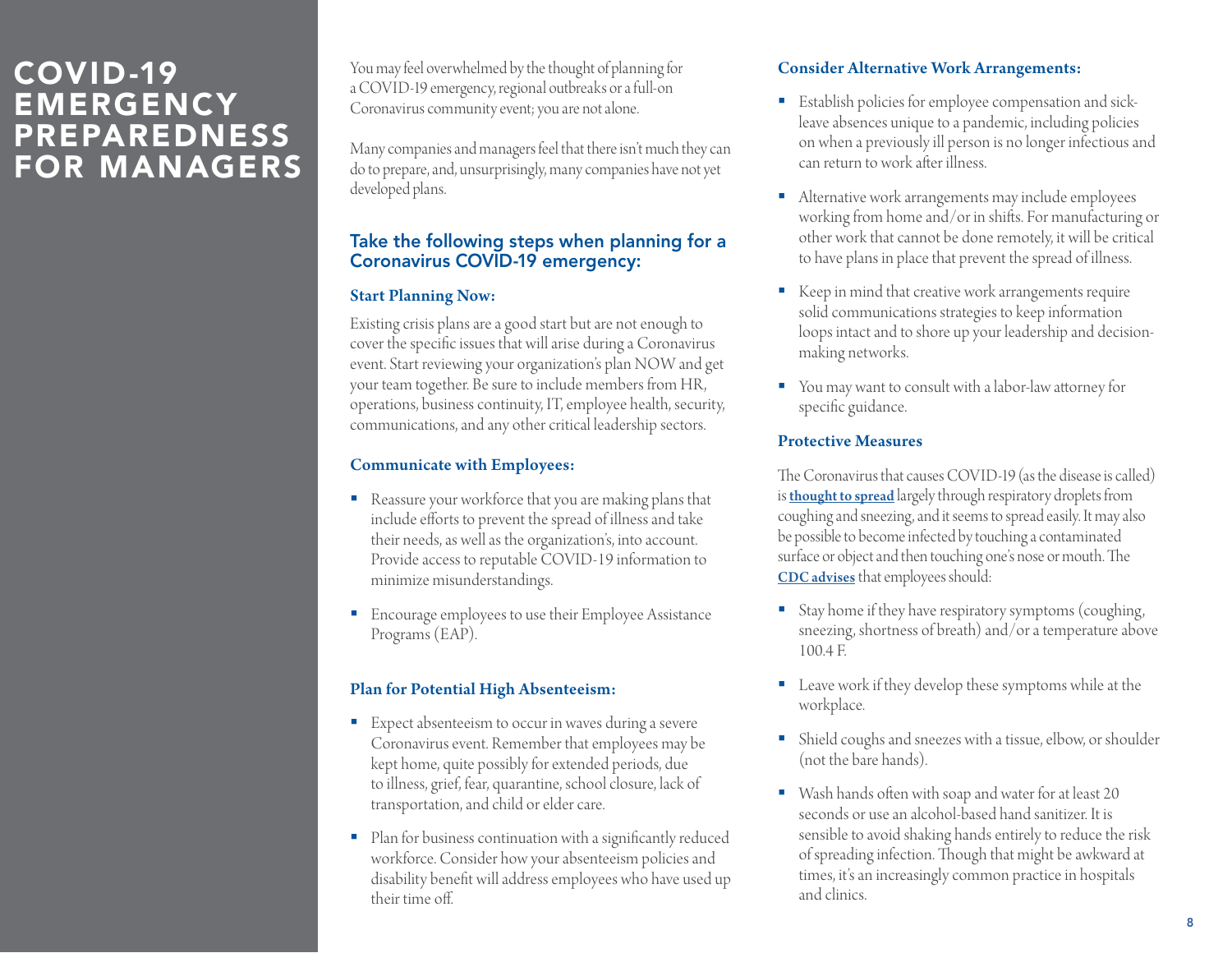### COVID-19 EMERGENCY PREPAREDNESS FOR MANAGERS

- As hand washing is one of the most effective defenses, employers need to make sure that employees have ready access to washing facilities and that those are kept well stocked with soap and (ideally) paper towels.
- Alcohol-based hand sanitizers and sanitizing wipes should be distributed throughout the workplace, and all frequently touched surfaces such as workstations, countertops and doorknobs should be routinely cleaned.
- **Increased cleaning of common areas using standard** cleaning agents can also reduce the risk of spreading respiratory disease. Unless they're delivering health care, there's no need for organizations to stockpile face masks, as these are in short supply and the CDC doesn't recommend their use by healthy people to protect against infection.

### Plan for Telecommunications and Technology Modifications

Can you support a dispersed workforce? Insure that employees who would be working from home have the hardware, software, and internet services they need as well as information for logging-in remotely. Considerations for interruptions in power and other services should also be part of your plan.

#### Think about how to keep people healthy.

Focus on three fundamentals:

1. Encourage Hygiene and Specific Workplace Cleaning Practices

a. Consider basic hygiene practices, such as using footpedal waste baskets and minimizing shared workspace, kitchen, and bathroom items.

b. Stockpile certain cleaning supplies and provide hand sanitizer, and, if needed, latex gloves.

c. Refer to the CDC's helpful handouts and posters: [https://www.cdc.gov/coronavirus/2019-ncov/](https://www.cdc.gov/coronavirus/2019-ncov/communication/factsheets.html) communication/factsheets.html

- 2. Send Sick Employees Home
	- a. Develop clear policies and prepare to enforce them.
- 3. Modify Work Arrangements to Minimize Contact and Exposure

### Consider Multinational Issues

Global companies need to think about issues such as dealing with foreign responses to an outbreak (some countries will be better prepared than others to protect health and safety), whether to bring expatriates home (timing will be critical), and curtailing travel (in the case of a Coronavirus this may not be a matter of choice). Also, company policies will have to consider the laws of the countries in which they are located.

### Communicate with Your Vendors

They will be facing the same challenges as your organization and you need to know how they plan to continue serving their customers in the event of a Coronavirus outbreak.

### IMPORTANT

Remember that your organization will still be obligated to observe employment and other laws and union relationships.

**Look** into each area where your company will need to fulfill its legal and regulatory obligations as an employer. Consider that, in the event of a serious COVID-19 threat, there may be additional laws at all levels of government, both domestic and international, that will have to be observed.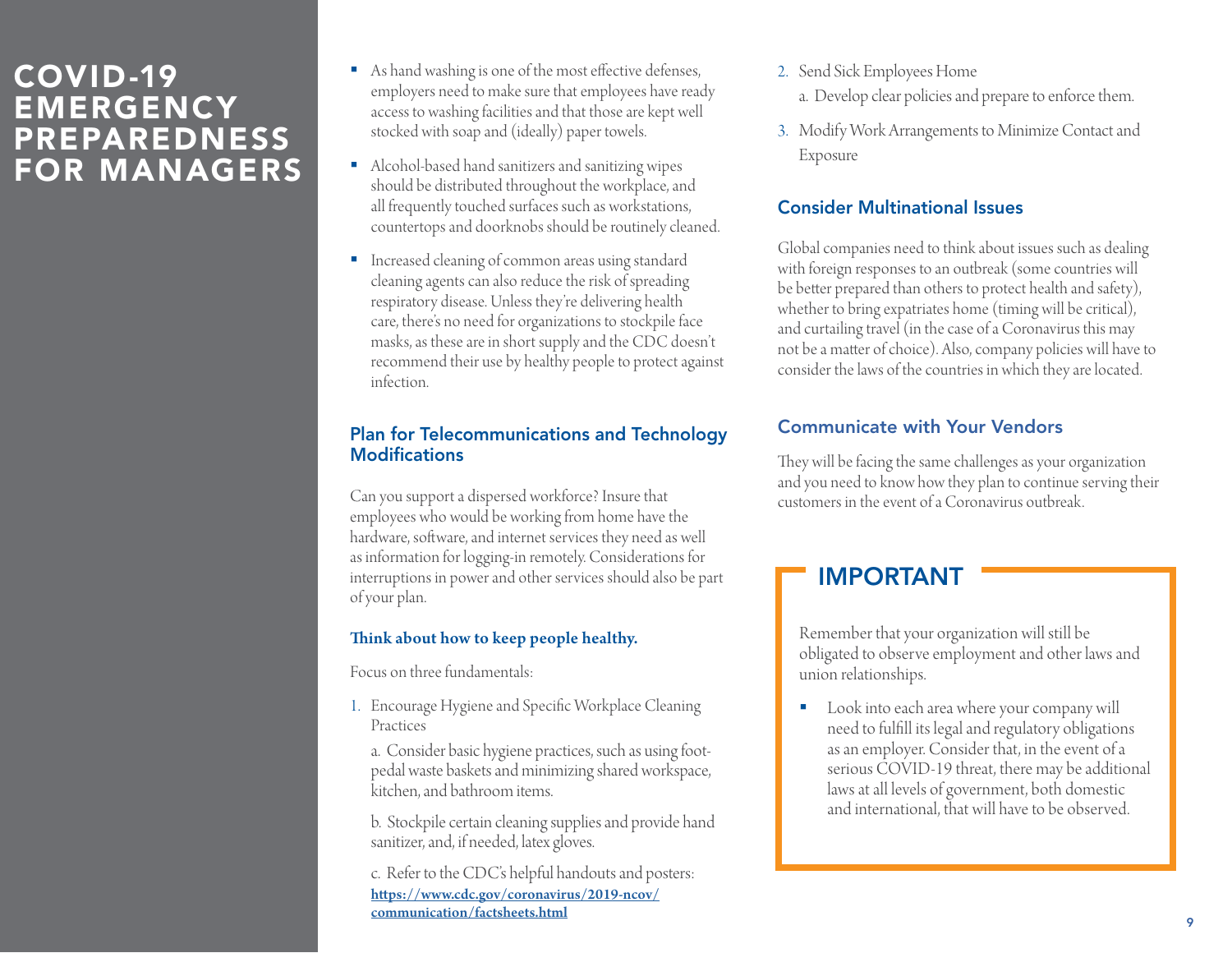### GUIDANCE AND ADVICE TO SHARE WITH EMPLOYEES

### How Germs Spread

Illnesses like the COVID-19 (Coronavirus) and colds are caused by viruses that infect the nose, throat, and lungs. These viruses usually spread from person to person when an infected person coughs or sneezes.

### How to Help Stop the Spread of Germs

- **Cover your mouth and nose when you sneeze or cough.**
- Cough or sneeze into a tissue and then throw it away.
- **Cover your mouth with your upper sleeve if you do not** have a tissue, then clean your hands every time.

### Clean Your Hands Often

- Wash your hands with soap and warm water; rub your hands vigorously together and scrub all surfaces. Wash for 15 to 20 seconds. It is the soap combined with the scrubbing action that helps dislodge and remove germs.
- When soap and water are not available, alcohol-based disposable hand wipes or gel hand sanitizers may be used. You can find them in most supermarkets and drugstores. If using a gel, rub the gel in your hands until they are dry. The gel doesn't need water to work; the alcohol in the gel kills germs that cause colds and the COVID-19.

### Avoid Touching Your Eyes, Nose, or Mouth

Germs are often spread when people touch something that is contaminated with germs and then touch their eyes, nose, or mouth. Germs may live for a long time (some can survive for 2 hours or more) on surfaces like doorknobs, desks, and tables.

### Stay Home When You are Sick

- When you are sick or have COVID-19 symptoms, stay home, get plenty of rest, and check with a health care provider as needed. A doctor's note may be required for an excused absence. Common symptoms of the COVID-19 include:
	- Fever
	- Headache
	- Fatigue
	- Cough
	- Sore throat
	- Runny or stuffy nose
	- Shortness of breath
	- Pneumonia may develop in more severe cases.
- Remember: When you are sick, keep your distance from others to protect them from getting sick.

### Teach Children About Hygiene

- **Teach your children to wash their hands frequently with** soap and water and model the correct behavior.
- Teach your children to cover coughs and sneezes with tissues and to wash their hands every time. Be sure to model that behavior.
- **Teach your children to stay away from others as much as** possible if they are sick. Stay home from work and school if sick.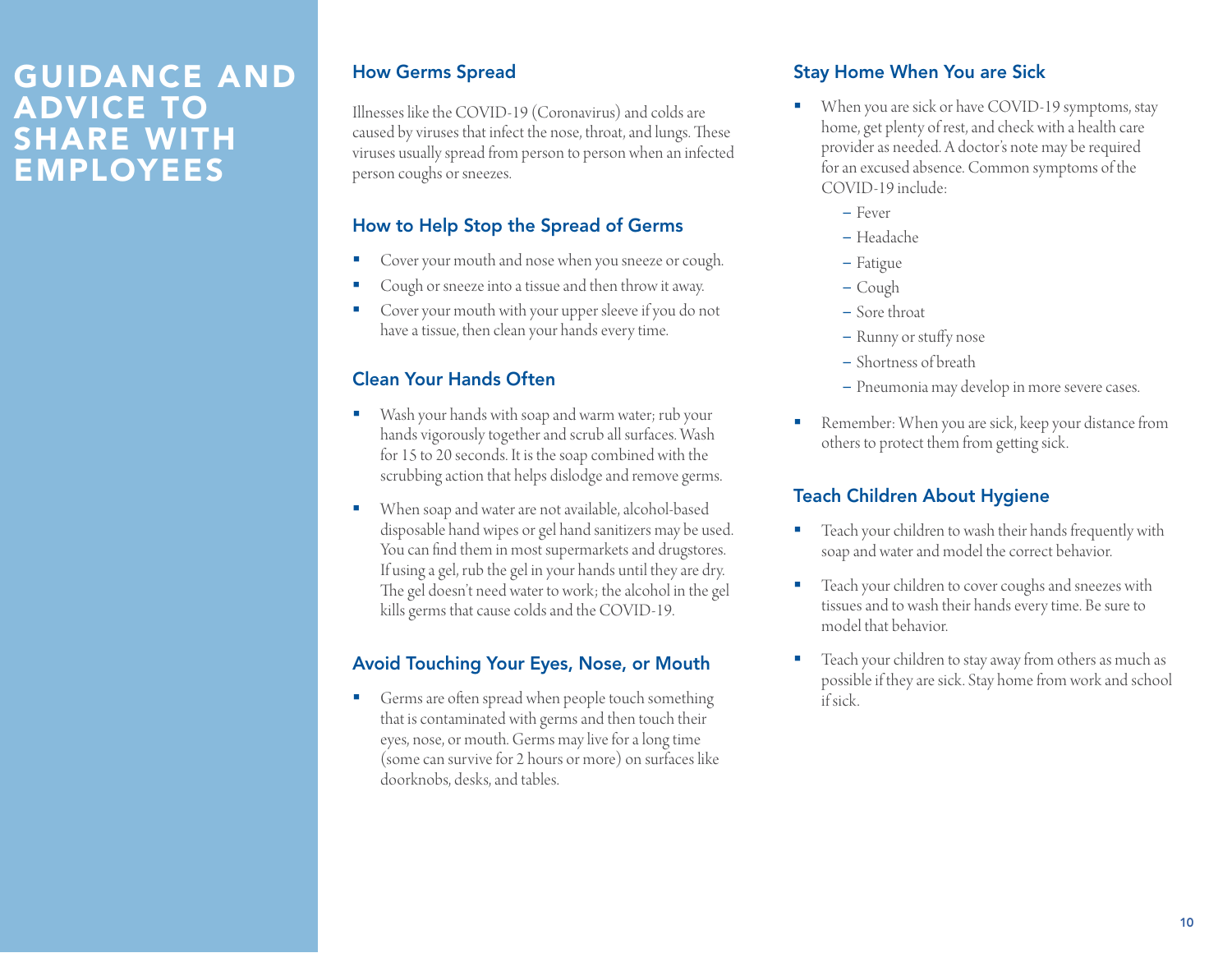### STOPPING THE SPREAD OF GERMS AT WORK & HOME

### Working from Home

Working remotely from a home-based office can be a challenge, especially if you add on the significant stressors and potential infrastructure breakdowns that may come with a COVID-19 emergency. Here are some tips to consider.

### Dependent Care Concerns

Everyone recognizes that normal teleworking is not a substitute for childcare or elder care. Caregiving is its own "job," and that it is not possible to devote your full attention to work if you are busy taking care of others. You and your employer will need to set realistic expectations if you are in an emergency situation where schools are closed and childcare and/or adult care is not available, difficult to find, or carries health risks.

### Teleworking Basics

- **Establish goals.** 
	- Develop daily lists of goals and assignments. At the end of each day, go over the list and see how much you've accomplished.
- **Plan in advance for teleworking.** 
	- List all of the tasks and upcoming work that you may need to perform remotely. It's helpful to start the list in advance so that you can arrange for all the resources you'll need at home.
	- Assess your telecommunications services at home, as well as any computer hardware or software you may need. Be sure that you have all the information you need at home regarding logging-in to systems over the internet.
- Remember that during a severe disease event, regular telecommunications services and power may be limited or interrupted, so be sure that you and your manager have worked out multiple communication channels.
- **Maintain regular communication with your manager.** 
	- As a teleworker, you'll need to keep your supervisor informed about your progress and any difficulty you encounter.
- **Be accessible.** 
	- Stay in touch with the office and/or your "central command."
	- Set up a system so that you can be reached easily.
	- Make sure that you stay informed about back-up communication protocols, and that you are "in the loop" so you can remain abreast of any changes regarding your work teams or manager's plans.

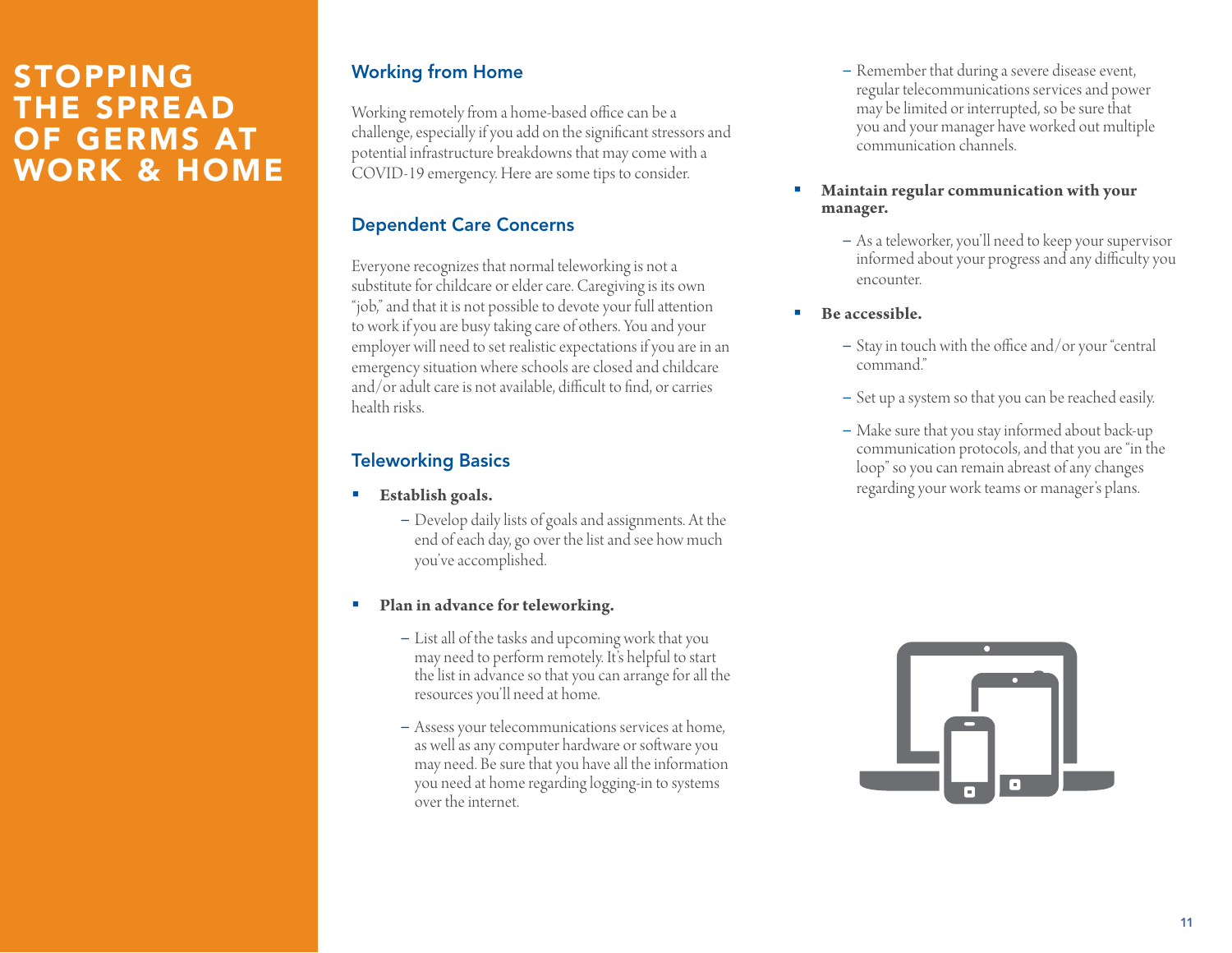### CORONAVIRUS PREPAREDNESS: SUPPLIES FOR AN EXTENDED STAY AT HOME

During a widespread disease event, you may not get to a store. If stores are out of supplies, it will be important for you to have extra supplies on hand. Some items may become scarce, even in advance of an actual community Coronavirus event. During a severe event there may be power outages and interruptions in other basic services such as gas and water. Store a two-week supply of water and food.

### **Water**

- Store one gallon of water per person per day (two quarts for drinking, two quarts for food preparation/sanitation).
- Store water in plastic containers such as soft drink bottles. Do not use juice or milk containers as they may harbor bacteria even after being washed.

### Food

Store at least a two-week supply of non-perishable food. In addition, you may not be able to cook if you are ill. Select foods that require no refrigeration, minimal preparation or cooking, and little or no water. Try to avoid very salty foods, as they will increase thirst. Include a selection of the following foods in your home:

- Vitamins
- **Foods for infants, elderly persons or persons on special** diets
- Ready-to-eat canned meats, fish, beans, fruits and vegetables
- Canned juices, milk, soup (if powdered, store extra water)
- Staples: sugar, salt, pepper
- High energy foods: peanut butter, jelly, nuts, trail mix, dried fruits, protein bars, fruit bars
- Dry cereals, crackers, granola bars, pasta
- Comfort/stress foods: cookies, hard candy, sweetened cereals, lollipops, instant coffee, tea bags (remember to limit these and maintain a healthy diet)
- Pet food

### Tools and Supplies

- Paper cups, plates and plastic utensils
- Battery-operated radio and extra batteries
- Flashlight and extra batteries
- Cash
- Non-electric can openers (2)
- First-aid manual and home-based Coronavirus guidelines

### Hygiene and Sanitation

- Toilet paper, towelettes
- Tissues
- Soap and alcohol-based (60-95%) hand wash
- Liquid detergent
- Plastic garbage bags, ties (for personal sanitation uses)
- Paper towels
- Plastic bucket
- Disinfectant and disinfectant wipes (for phones and surfaces)
- Household chlorine bleach
- Latex gloves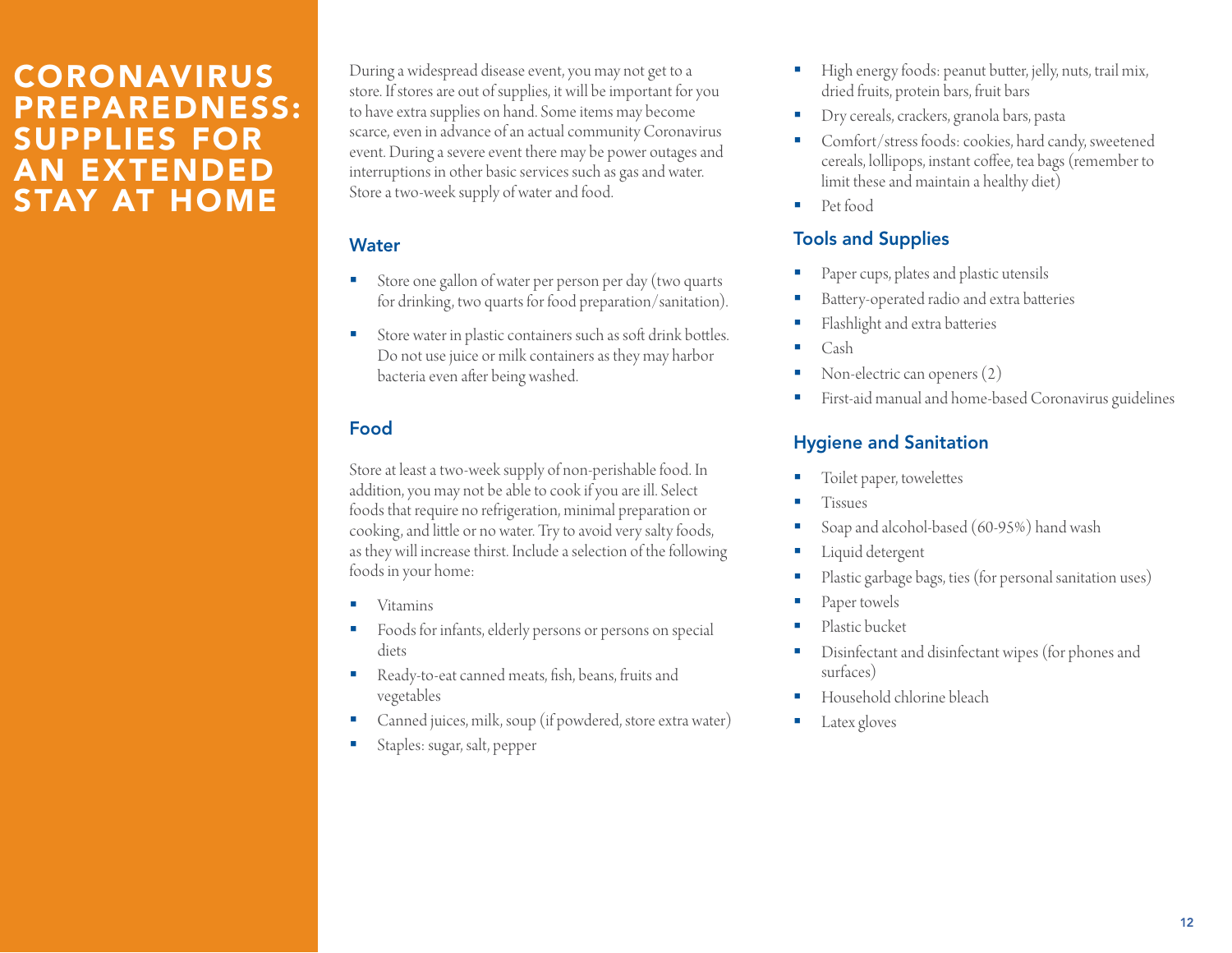### CORONAVIRUS PREPAREDNESS: SUPPLIES FOR AN EXTENDED STAY AT HOME

### Special Items

Note: all prescription and over-the-counter drugs must be kept up to date.

- For Babies/Small Children
	- Formula and baby food
	- Diapers, wipes and ointment
	- Pacifiers
	- Extra bottles and bottle brushes
	- Powdered milk/long shelf-life milk
	- Infants' or children's pain reliever/fever reducer (acetaminophen and/or ibuprofen)
	- Children's anti-diarrhea medication
	- Pediatric electrolyte-replacement
	- Thermometer
- For Adults
	- Essential prescription medications
	- Prescribed medical supplies such as glucose and blood-pressure monitoring equipment
	- Basic toiletries
	- Feminine hygiene supplies
	- Pain reliever/fever reducer (acetaminophen and/or ibuprofen)
	- Anti-diarrhea medication
	- Thermometer
	- Contact lens supplies

### **Entertainment and Education.**

You may be home for a long time. Even if power is on, you may need to get away from the news and media occasionally. Keep spirits up with old-fashioned (nonelectrical) games for children and adults:

- Extra arts-and-crafts supplies, pens, pencils, and paper
- Activity/puzzle books
- Educational workbooks and basic textbooks
- Books and magazines on a variety of topics
- Board games, playing cards
- Hobby supplies